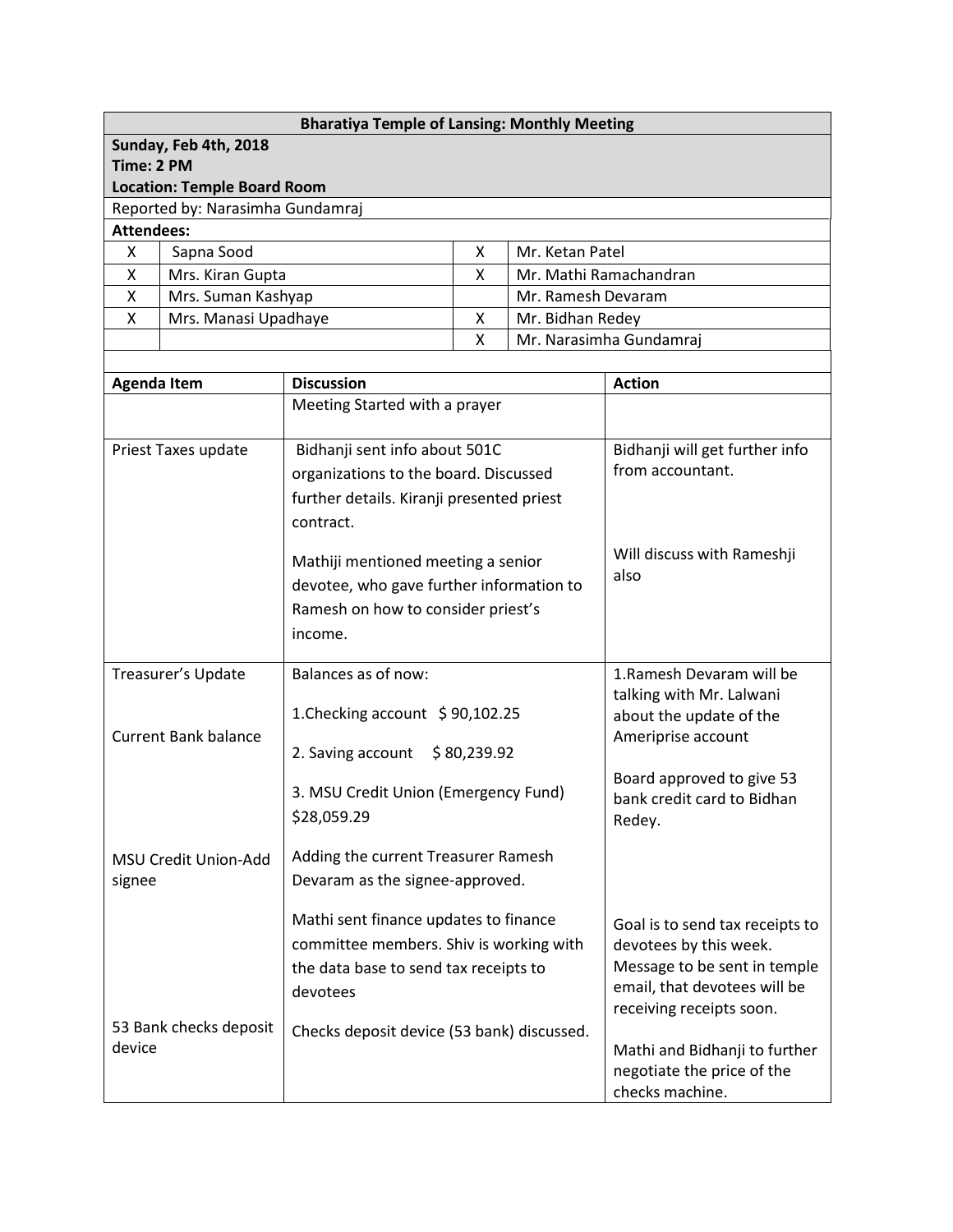|                    |                                                                                                                                                                                                                                                                                      | <b>Constitution and Election</b><br>Committee to be formed by<br>March end.                                                                                                                |
|--------------------|--------------------------------------------------------------------------------------------------------------------------------------------------------------------------------------------------------------------------------------------------------------------------------------|--------------------------------------------------------------------------------------------------------------------------------------------------------------------------------------------|
|                    | Priest house title release. Bank has lien on<br>those two properties along with the temple<br>building.<br>Finance committee meeting discussed<br>about buying a new laptop for treasurer.<br>Board approved \$1000 to buy laptop and<br>drive.                                      | Mathi to get a letter of<br>"mortgage paid, no balance"<br>for those two properties from<br>the bank.<br>Rameshji to look for laptop.<br>Mathi will buy portable Hard<br>Drive.            |
|                    | Updating the donation board.                                                                                                                                                                                                                                                         | Finance committee to<br>update.                                                                                                                                                            |
| Pooja Committee    | <b>Committee met</b><br>Update emails and online forms. Sapnaji<br>will look at new calendar.<br>There will be two calendars, one for<br>Temple events and one for Panditji and<br>Shastriji's pooja's.                                                                              | We will publish 3month<br>calendar of events on<br>website.<br>Remove "Prasad" as a<br>mandatory item from the<br>forms. Mathiji will do.<br>"Spouses name required" to<br>be removed too. |
|                    | Three people from DTMB Hitesh, Monica<br>and Alpesh Patel, want to volunteer to<br>keep kids busy during first Sunday Pooja.<br>Idea liked by board. Bidhanji to further<br>discuss with them.<br>Also discussed Temple Balavihar to do first<br>Sunday Pooja and kids present their |                                                                                                                                                                                            |
| <b>Maintenance</b> | Sump pump issue. Ketan bought battery<br>and installed it.<br>Ketanji will do "Iron out" every 3 months.                                                                                                                                                                             | Ketan will look for another<br>company (Mr.Rooter) etc.<br>other than Stay Dry for                                                                                                         |
|                    | activities.                                                                                                                                                                                                                                                                          | maintenance.                                                                                                                                                                               |